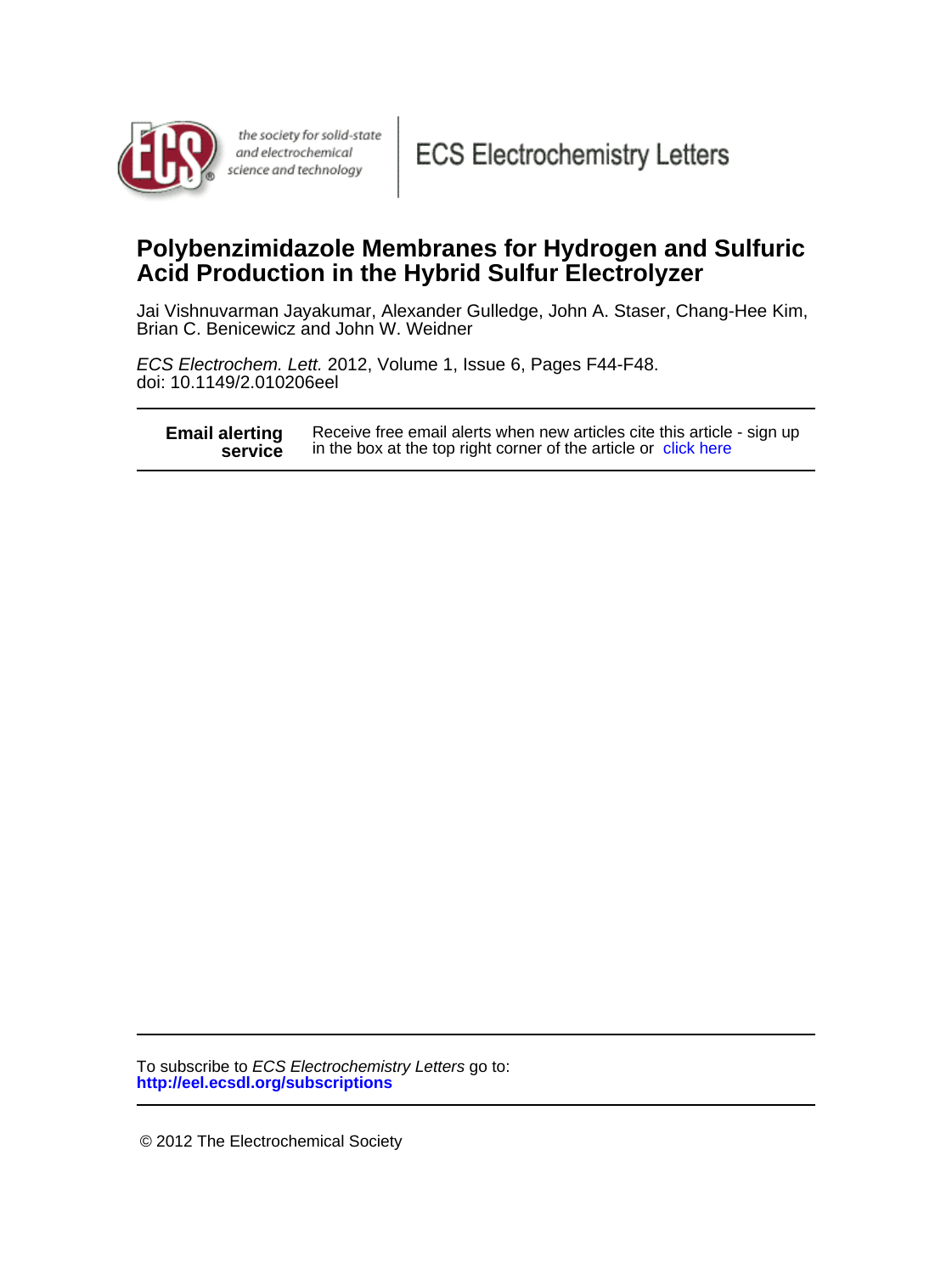

## **Polybenzimidazole Membranes for Hydrogen and Sulfuric Acid Production in the Hybrid Sulfur Electrolyzer**

**Jai Vishnuvarman Jayakumar,a,[∗](#page-1-0) Alexander Gulledge,<sup>b</sup> John A. Staser,a,[∗∗](#page-1-1) Chang-Hee Kim,<sup>c</sup> Brian C. Benicewicz,<sup>b</sup> and John W. Weidnera,[∗∗∗](#page-1-2)[,z](#page-1-3)**

*aCenter for Electrochemical Engineering, Department of Chemical Engineering, University of South Carolina, Columbia, South Carolina 29208, USA*

*bDepartment of Chemistry, University of South Carolina, Columbia, South Carolina 29208, USA cHydrogen and Fuel Cell Department, Korea Institute of Energy Research (KIER), Yuseong-gu,*

*Daejeon 305-343, Korea*

The hybrid sulfur (HyS) thermochemical cycle has been investigated as a means to produce large quantities of clean hydrogen at efficiencies higher than those possible from water electrolysis. Recent studies have shown that traditional proton exchange membranes, such as Nafion, may limit HyS electrolyzer performance because concentrated sulfuric acid produced during electrolysis dehydrates the membrane. In this paper, we report the use of sulfonated polybenzimidazole (s-PBI) membranes in the HyS electrolyzer. The advantage of s-PBI membranes over Nafion is that conductivity does not decrease at low water content. We have evaluated s-PBI membranes over a range of current densities at 80 and 90◦C, and report favorable performance compared to that of Nafion with the possibility of producing higher sulfuric acid concentrations and lower voltages at elevated temperatures. © 2012 The Electrochemical Society. [DOI: [10.1149/2.010206eel\]](http://dx.doi.org/10.1149/2.010206eel) All rights reserved.

Manuscript submitted July 13, 2012; revised manuscript received September 6, 2012. Published September 27, 2012.

The hybrid sulfur (HyS) thermochemical cycle has garnered considerable attention lately because of its potential to produce clean hydrogen on a large scale at efficiencies higher than those possible for water electrolysis.<sup>1-[20](#page-5-1)</sup> The two-step HyS process relies on the hightemperature ( $\sim$ 900°C) decomposition of H<sub>2</sub>SO<sub>4</sub> to SO<sub>2</sub>, O<sub>2</sub> and H<sub>2</sub>O, and the low-temperature (∼100◦C) electrochemical oxidation of SO2 in the presence of water to produce  $H_2SO_4$  and  $H_2$ . Since the sulfur compounds are internally recycled, the overall process is the decomposition of water to  $H_2$  and  $O_2$ . The process is interesting because the high-temperature decomposition step could be coupled to next-generation nuclear power plants or high-temperature solar arrays.<sup>1-[7](#page-5-2)</sup> In the electrolysis step,  $SO_2$  is oxidized at the anode via the following reaction:<sup>11[,14–](#page-5-4)[19](#page-5-5)</sup>

<span id="page-1-4"></span>
$$
SO_2 + 2H_2O \rightarrow H_2SO_4 + 2H^+ + 2e^ U_{SO_2}^0 = 0.158
$$
 V vs. SHE [1]

The protons produced in Reaction [1](#page-1-4) migrate through the membrane and reduce to hydrogen at the cathode:

<span id="page-1-5"></span>
$$
2H^{+} + 2e^{-} \rightarrow H_{2} \quad U_{H_{2}}^{0} = 0 \text{ V vs. SHE}
$$
 [2]

Reactions [1](#page-1-4) and [2](#page-1-5) have been successfully conducted over a range of operating conditions (e.g., temperature,  $SO<sub>2</sub>$  flow rate, membrane pressure difference) and design variations (e.g., catalyst loading, mem-brane type and thickness).<sup>14[–17](#page-5-6)</sup> For a gas-fed anode using a protonexchange membrane (PEM) such as Nafion in the electrolyzer, we have accurately predicted water transport and used that to calculate cell voltages and sulfuric-acid concentrations as a function of operat-ing and design variables.<sup>15–[19](#page-5-5)</sup> One insight from this work<sup>19</sup> is that the concentration of sulfuric acid increases with current density, which dehydrates the membrane and increases its resistance.<sup>19[,21](#page-5-8)[,22](#page-5-9)</sup> This creates a challenge when using a PEM electrolyzer in the HyS process. That is, the production of concentrated sulfuric acid is desired to improve the efficiency of the high-temperature decomposition step, but undesired because it dehydrates the membrane and reduces the efficiency of the electrolysis step of the cycle.<sup>19</sup>

Acid-doped polybenzimidazole (PBI) membranes represent an alternative to Nafion because they do not rely on water for their proton conductivity, and therefore they offer the possibility of operating at high acid concentrations and/or elevated temperatures to minimize voltage losses (e.g., kinetic and ohmic resistances). Early studies relied on doping the already-cast PBI membranes with concentrated solutions of phosphoric acid (up to 11 *M*) to impart conductivity to the membrane. $23,24$  $23,24$  The phosphoric acid-doped PBI membranes exhibited good conductivity at temperatures above 100℃, low gas per-meability and low electro-osmotic drag.<sup>[24](#page-5-11)</sup> While the approach yielded sufficiently conductive PBI membranes for high temperature fuel cell operation, leaching of the phosphoric acid over time resulted in a gradual loss of conductivity.

More recently, an alternative casting and doping procedure was de-veloped for a variety of PBI membranes, termed the PPA process.<sup>25,[26](#page-5-13)</sup> This process relies on polyphosphoric acid (PPA) as the polycondensation agent, the polymerization solvent, and the casting solvent. The polymerized PBIs are cast directly from the PPA solution and membrane formation occurs when moisture is absorbed from the atmosphere, which hydrolizes the PPA to phosphoric acid in the membrane. Sulfonated PBI (s-PBI) membranes can be prepared using the same process starting with sulfonated monomers to impart an additional acid moiety in the polymer structure to enhance conductivity.<sup>27</sup> Here we report the use of s-PBI membranes in the HyS electrolyzer and compared it to data collected from a Nafion-based cell.

#### **Experimental**

Sulfonated PBI (s-PBI) membranes (thickness controlled to 500  $\mu$ m) were prepared as described earlier.<sup>27</sup> The only difference between the already-reported s-PBI membranes and those used in this study is an additional acid exchange step. After casting from PPA and hydrolysis to phosphoric acid, the s-PBI membranes were soaked in deionized water at room temperature for 5 days to remove the phosphoric acid. The leached s-PBI membranes were then immersed in 5 *M* sulfuric acid for 2 days prior to use. Titrations were conducted using a Metrohm 716 DMS Titrino automated titrater and a standardized 0.1 *M* sodium hydroxide solution. The acid exchange was confirmed using the difference in pKa and equivalence points between sulfuric acid  $(-3, 1.92)$  and phosphoric acid  $(2.15, 7.20, 12.35)$  respectively. Moreover, titration across the full spectrum revealed only two equivalence points, verifying that only sulfuric acid remained in the membrane. In addition to verification of acid exchange, titration experiments were conducted as previously reported to obtain membrane composition (i.e. acid doping level and polymer content).<sup>[28](#page-5-15)</sup> Experimental studies reported were conducted with membranes containing doping levels of 17.8 mol  $H<sub>2</sub>SO<sub>4</sub>$  per mol PBI.

Membrane electrode assemblies (MEAs) were constructed by hotpressing gas diffusion electrodes (1.0 mg Pt/cm2) obtained from BASF to each side of the s-PBI membranes as described previously.<sup>29</sup> The MEAs made with Nafion 117 (175  $\mu$ m thick) and 212 (50  $\mu$ m thick)

<span id="page-1-0"></span><sup>∗</sup>Electrochemical Society Student Member.

<span id="page-1-1"></span><sup>∗∗</sup>Electrochemical Society Active Member.

<span id="page-1-3"></span><span id="page-1-2"></span><sup>∗∗∗</sup>Electrochemical Society Fellow.

zE-mail: [weidner@cec.sc.edu](mailto:weidner@cec.sc.edu)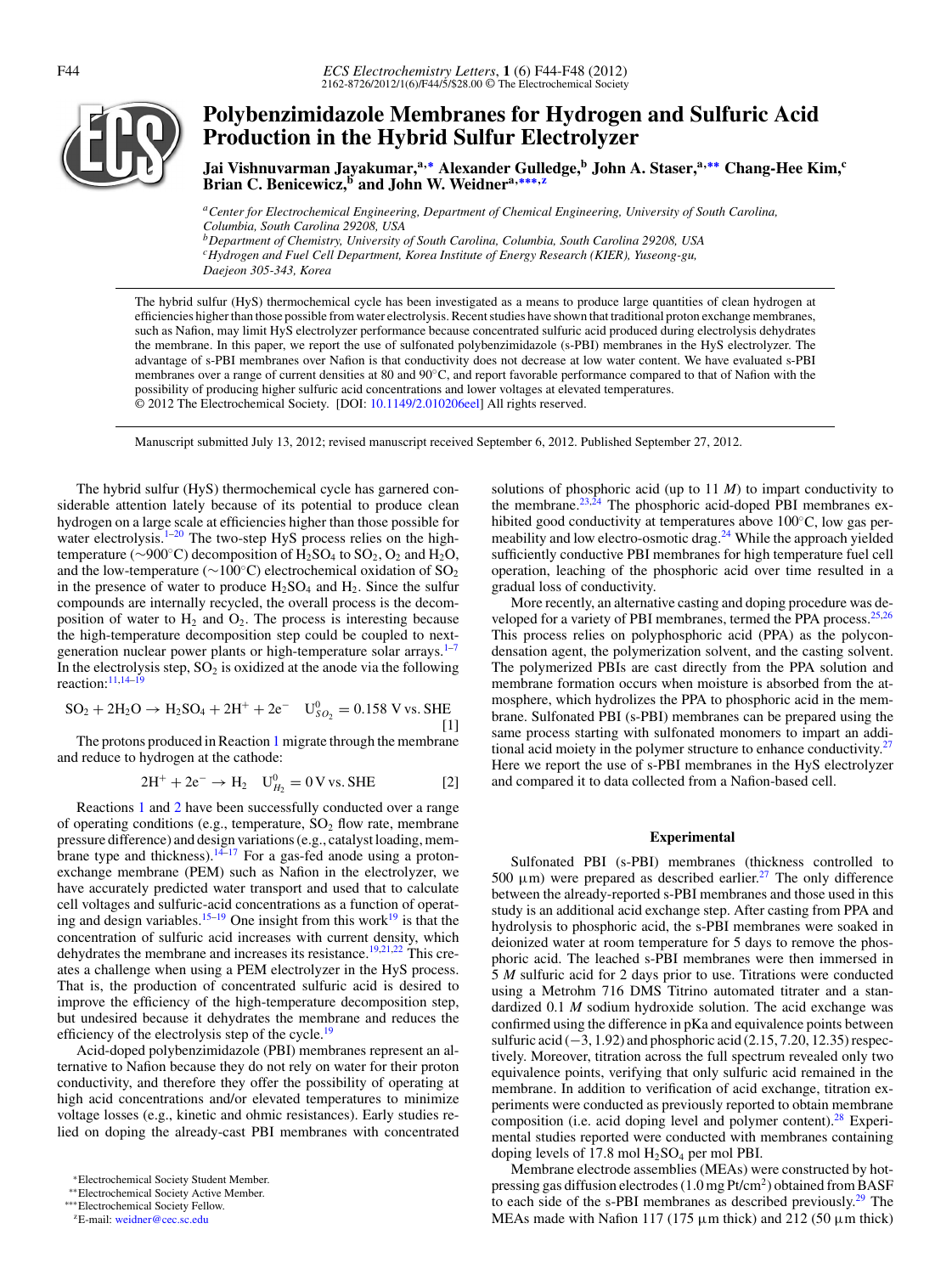<span id="page-2-0"></span>

**Figure 1.** Current-voltage (*i-V*) curves from a HyS elecrolyzer using Nafion 117 (♦) and 212 (○) membranes at 80°C, with a liquid cathode and dry anode. Also shown are *i-V* curves for the electrolyzer using s-PBI membrane at 80 ( $\Box$ ) and 90°C ( $\blacksquare$ ), with a dry cathode and humidified anode. The lines connect the symbols.

membranes were loaded with 1.5 mg Pt/cm<sup>2</sup> on each side using a procedure described previously.<sup>14,[15](#page-5-7)</sup> The MEAs were loaded into a single cell purchased from Fuel Cell Technologies, Inc. The cell was 10 cm2, and consisted of graphite blocks with flow channels machined into them sandwiched between two aluminum endplates to provide compression. Teflon tubing was passed through the face of the aluminum endplates directly into the graphite blocks for the reac $tants$  (i.e.,  $SO<sub>2</sub>$  and water vapor) and products (sulfuric acid and water vapor). In this experimental setup, contact between the aluminum endplates and sulfuric acid was prevented. The cell was heated by heating rods inserted into the aluminum endplates. Gaseous  $SO<sub>2</sub>$  was fed into the anode compartment via a mass-flow controller at a rate corresponding to 5% conversion at each current. That is, 20 times as much  $SO<sub>2</sub>$  was fed than the stoichiometric amount required. We previously reported that the percent conversion of  $SO_2$  (i.e.,  $SO_2$  flow rate) had little effect on performance.<sup>[14](#page-5-4)</sup> The conversion of  $SO_2$  was kept low to ensure a sufficient amount of water entered the cell, as described below.

The difference between the setups for evaluating either the s-PBI or the Nafion membranes centers on the humidification of the gaseous  $SO_2$ . When using Nafion-based MEAs, dry  $SO_2$  gas was fed to the anode and liquid water to the cathode. The water needed to sustain Reaction 1 diffuses across the membrane due to a water activity gradient and a pressure difference. When using an s-PBI-based MEA, liquid water in contact with this membrane could accelerate leaching of the acid and lead to a gradual reduction in conductivity. Therefore, for these experiments the cathode was kept dry and the gaseous  $SO<sub>2</sub>$ was humidified prior to introduction to the anode. The humidifier was maintained at the same temperature as the electrolyzer, which was 80 and 90 $\degree$ C. Prior to applying the current, the water content of the SO<sub>2</sub> stream was measured by condensing out the water at the exit to the cell. For all  $SO<sub>2</sub>$  flow rates, the mole fraction of water was approximately 30 and 41 mole% at 80 and 90◦C, respectively, which corresponds to 60% relative humidity at both temperatures. The resulting fractional conversion of water at all currents was 25 and 15% at 80 and 90◦C, respectively.

During cell operation, the sulfuric acid was collected at the exit of the cell and titrated against sodium hydroxide to determine the concentration. Membrane resistance was measured during operation

by a high-frequency milliohm meter in the current interrupt technique, in which the applied current was abruptly changed and the transient potential response was monitored.

#### **Results and Discussion**

Figure [1](#page-2-0) shows the current-voltage (*i-V*) curves for s-PBI at 80 and  $90^{\circ}$ C operated with a dry cathode, humidified  $SO_2$  anode and no membrane pressure difference (i.e.,  $\Delta P = 0$ ). Also shown for comparison are *i-V* curves for N117 and N212 at 80◦C, operating with a wet cathode and dry anode, and a membrane pressure difference of  $\Delta P = 600$  kPa. From the *i-V* curves, the s-PBI operates at lower cell voltages than N117 over the full range of current densities even though the former is almost 3 times thicker. For example, at 0.3 A/cm2, the cell voltage of the N117 electrolyzer is 0.776 V, while for s-PBI at the same temperature  $(80^{\circ}C)$  and current density, the voltage is 0.698 V, an improvement of 0.078 V. At 90◦C, where electrode kinetics should be improved, the s-PBI cell voltage at  $0.3$  A/cm<sup>2</sup> is 0.664 V, an improvement of 0.034 V over the 80◦C operation. The N212 electrolyzer operated at a lower voltage (i.e., at 0.3 A/cm<sup>2</sup>, N212 is 0.649 V vs. 0.698 V for s-PBI). The s-PBI performance improves at 90℃ so that it has a similar voltage to the N212 performance at 80℃ up to 0.5 A/cm<sup>2</sup>. Above this current density (and above  $0.4$  A/cm<sup>2</sup> at 80◦C), we were unable to record stable cell voltages. This may be due to excess liquid in the cell, which we plan to rectify by operating at higher temperatures.

Figure [2](#page-3-0) shows the concentration of sulfuric acid produced during cell operation, corresponding to the *i-V* curves in Fig. [1.](#page-2-0) The Nafion 117 MEAs produces the most concentrated sulfuric acid over all current density ranges, followed by Nafion 212 and s-PBI MEAs. One dashed line is drawn through the s-PBI data at both temperatures because there is no significant difference between these data sets. There is also more scatter in these data due to slight fluctuations in the temperature of the humidifier, which can significantly affect the anode water content at these temperatures. As shown previously for the Nafion-based MEAs,<sup>15</sup> thinner membranes lead to greater water transport across the membrane and lower sulfuric acid concentration. The water content in the anode for the s-PBI system, on the other hand, does not rely on the transport of water through the membrane.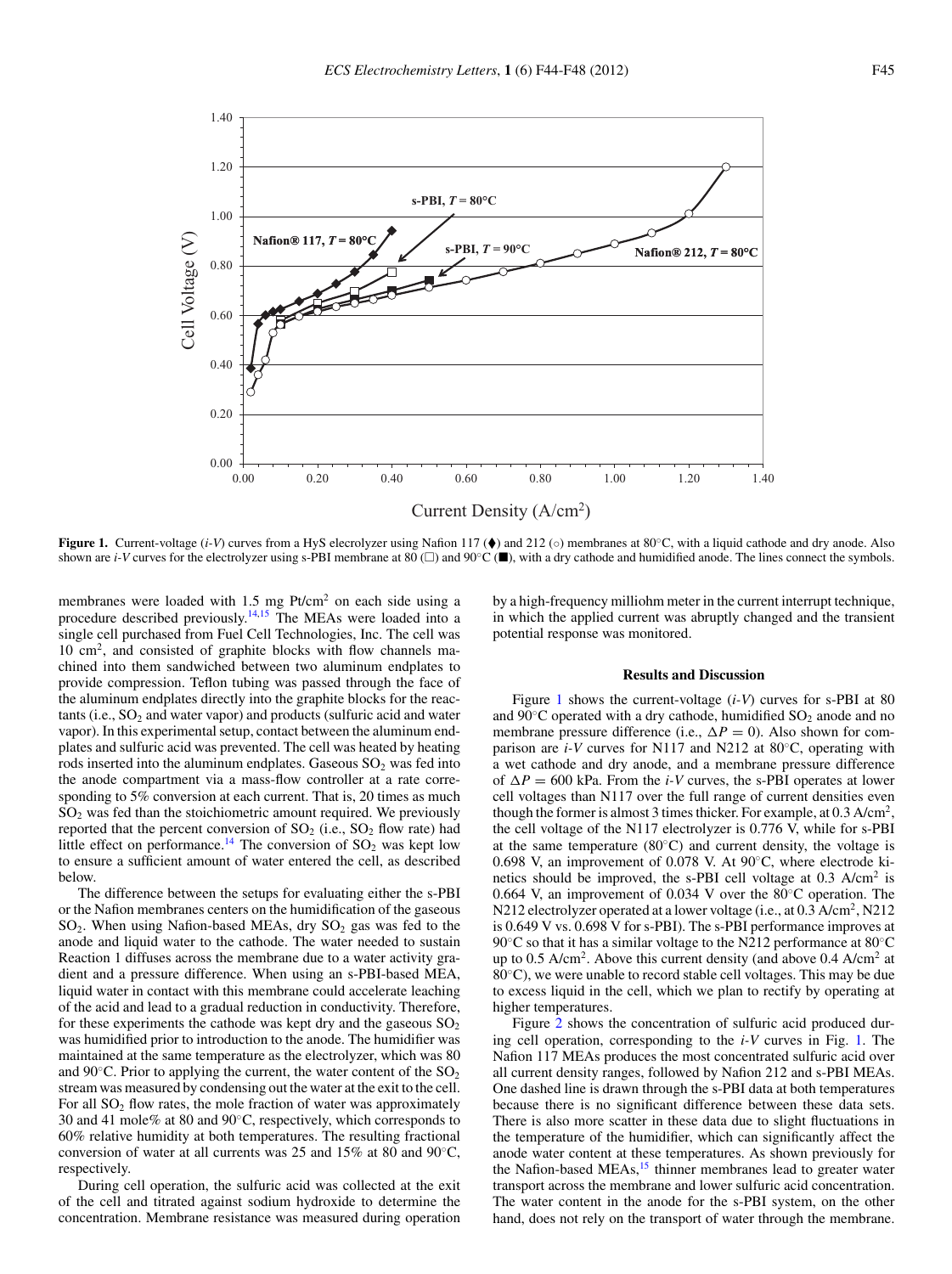<span id="page-3-0"></span>

**Figure 2.** Sulfuric acid concentrations for N117 ( $\blacklozenge$ ) and N212 ( $\circ$ ) at 80 $\degree$ C, and s-PBI at 80 $°C$  ( $\Box$ ) and 90 $°C$  ( $\Box$ ), corresponding to the *i-V* curves shown in Fig. [1.](#page-2-0) The dashed line goes through both sets of data for the s-PBI membrane, and all the lines are meant as a guide for the eye.

Rather, water is supplied by humidifying the inlet  $SO<sub>2</sub>$  stream. With nearly twice as much water fed to the anode at 90◦C compared 80◦C, it was expected that a higher humidification temperature would result in less concentrated sulfuric acid. The difference measured, however, is negligible.

Although the higher inlet water flow rate at 90◦C did not result in more dilute sulfuric acid, it did result in more sulfuric acid production (i.e., more water) collected in the outlet stream, as shown in Fig. [3.](#page-3-1) That is, the rate at which sulfuric acid (i.e.,  $H_2SO_4 + H_2O$ ) leaves the electrolyzer is higher for runs using the s-PBI membrane at  $90^{\circ}$ C compared to  $80^{\circ}$ C, and both of these are higher than for runs using N212 or N117. We showed previously that when using Nafion, the production rate of  $H_2SO_4$  (i.e., the product of the sulfuric acid flow rate and concentration) follows Faraday's law within experimental error.<sup>15</sup> However, the production rate of  $H_2SO_4$  when using s-PBI is

25% lower than predicted by Faraday's law at  $80^{\circ}$ C and 0.4 A/cm<sup>2</sup>, but 25% higher at 90°C and 0.5 A/cm<sup>2</sup>. This suggests that  $H_2SO_4$  is exchanging (either absorbing or leaching) with the s-PBI under these conditions. Stabilizing the s-PBI membranes under these operating conditions is the focus of future work.

Figure [4](#page-4-0) shows previous data for the area-specific resistance (ASR) for N212 at 80◦C as a function of the sulfuric acid concentration produced at the anode.<sup>19</sup> The broken lines for N117 and N212 are the model predictions for ASR given previously.<sup>19</sup> Also shown is the ASR for s-PBI at 80◦C measured here. From Figure [4,](#page-4-0) it is clear that the ASR of s-PBI is higher than that of N212 (i.e.,  $0.105$   $\Omega$ -cm<sup>2</sup> at about 2.0 *M* sulfuric acid versus 0.04  $\Omega$ -cm<sup>2</sup>), but is lower than N117 (i.e., 0.14  $\Omega$ -cm<sup>2</sup>); despite the relative thickness of s-PBI membranes (about 500  $\mu$ m thick, versus 175 and 50  $\mu$ m for N117 and N212, respectively). In addition, our data show that the ASR

<span id="page-3-1"></span>

**Figure 3.** Sulfuric acid production rates for N117 ( $\bullet$ ) and N212 (⊙) at 80°C, and s-PBI at  $80^{\circ}$ C ( $\square$ ) and  $90^{\circ}$ C ( $\square$ ), corresponding to the *i-V* curves shown in Fig. [1.](#page-2-0) The lines are meant as a guide for the eye.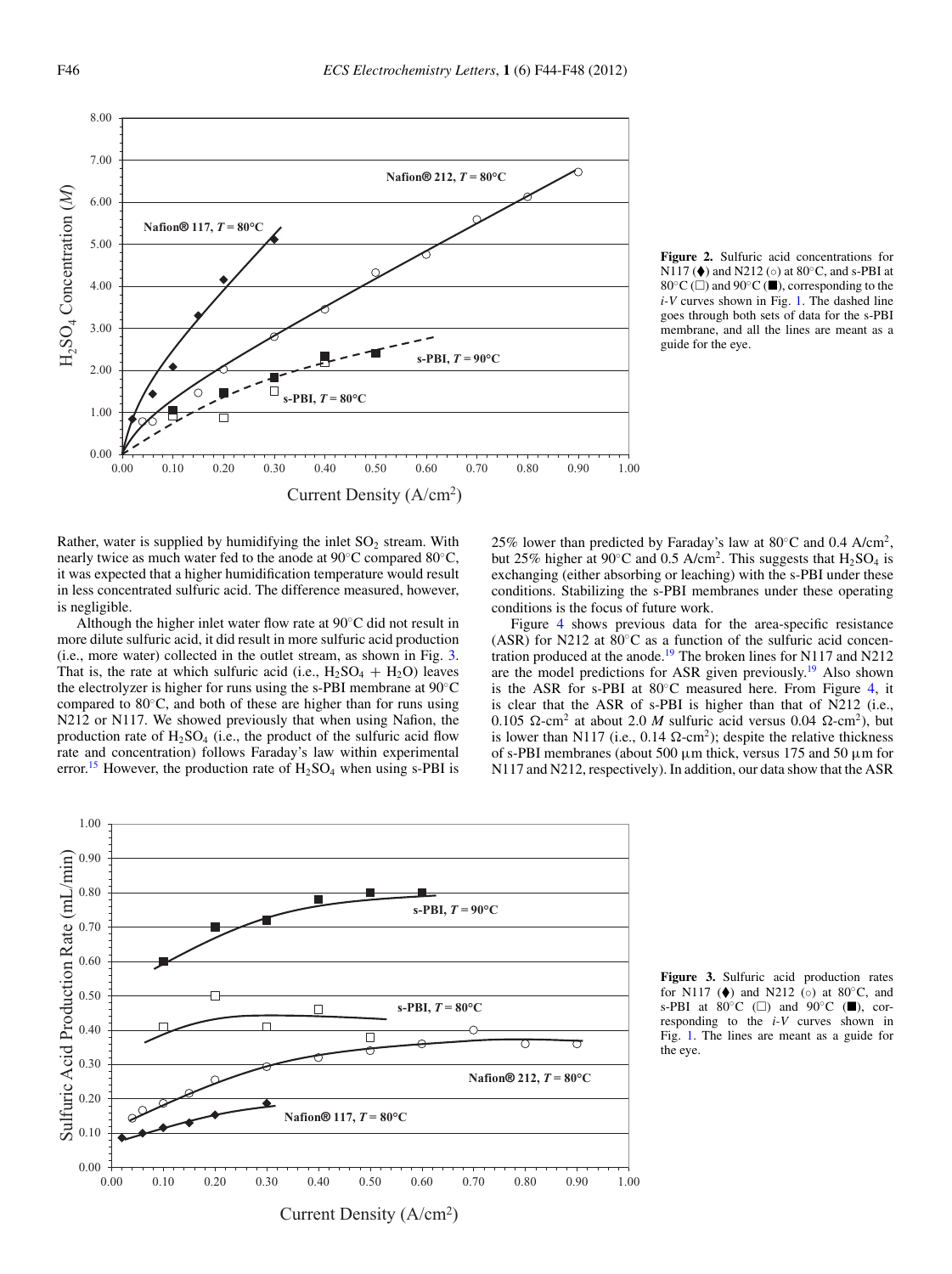**Nafion® 117**

**Nafion® 212**

 $\overline{C}$ 

C

of s-PBI is relatively constant with increasing sulfuric acid concentrations. In contrast, the Nafion membranes exhibit an exponentially increasing ASR at high acid concentrations due to membrane dehydration. For example, with 1 *M* sulfuric acid at the anode, the ASR of N212 is 0.018  $\Omega$ -cm<sup>2</sup>, for N117 it is 0.105  $\Omega$ -cm<sup>2</sup>, and for s-PBI it is  $0.09$   $\Omega$ -cm<sup>2</sup>. At a sulfuric acid concentration of 3.9 *M*, the ASR of N212 is 0.056  $\Omega$ -cm<sup>2</sup> (an increase of 311%), for N117 it is 0.185  $\Omega$ -cm<sup>2</sup> (an increase of 76%) and for s-PBI it is 0.115  $\Omega$ -cm<sup>2</sup> (an increase of 28%). The rate of increase in ASR for Nafion is substantially greater beyond 4 M.

 $-0.00$ <br>0.00

ಗ Õ

0.10

0.20

0.30

0.40

Area-Specific Resistance ( $\Omega$ •cm<sup>2</sup>)

Area-Specific Resistance (2•cm<sup>2</sup>)

0.50

0.60

<span id="page-4-0"></span>0.70

The ability of s-PBI membranes to tolerate high acid concentrations is consistent with previous data reported for s-PBI membranes immersed in greater than 7 *M* sulfuric acid, which exhibited a lower ASR than Nafion membranes.<sup>27</sup> Although the experimental conditions

**Figure 4.** Area-specific resistance (ASR) for N212 ( $\circ$ ) and s-PBI all at 80°C ( $\Box$ ) as a function of sulfuric acid concentration produced at the anode. Lines for N117 and N212 are model predictions<sup>19</sup> and the one for s-PBI is connecting the symbols.

for those measurements are different than the ASR obtained from current interrupt measurements on an operating cell reported here, it does support our assumption that s-PBI membranes will not be adversely affected by high acid concentration, unlike Nafion. Further, because ASR is a function of membrane thickness (unlike intrinsic resistivity), it is reasonable to expect that thinner s-PBI membranes may exhibit even lower ASR.

Knowing the ASR of the various membranes, we can correct the cell voltages shown in Fig. [1.](#page-2-0) These *iR*-corrected cell voltages are shown in Fig. [5](#page-4-1) for the data collected at  $80^{\circ}$ C. The symbols are the experimental data, and the lines for N212 and N117 are bestfit logarithmic functions through the data. The line for the s-PBI membrane is a connection of the experimental data points meant to guide the eye. The *iR*-corrected data removes the effect of an

**Figure 5.** *iR*-corrected cell voltages from Fig. [1](#page-2-0) for N117 ( $\blacklozenge$ ), N212 ( $\circ$ ) and s-PBI ( $\square$ ) at 80◦C. The lines through the N117 and N212 data are best-fit logarithmic functions through the data and the one for s-PBI is connecting the symbols.

<span id="page-4-1"></span>

Current Density (A/cm2)

0.00 1.00 2.00 3.00 4.00 5.00 6.00 7.00 8.00 9.00

**s-PBI**

H2SO4 Concentration (*M*)